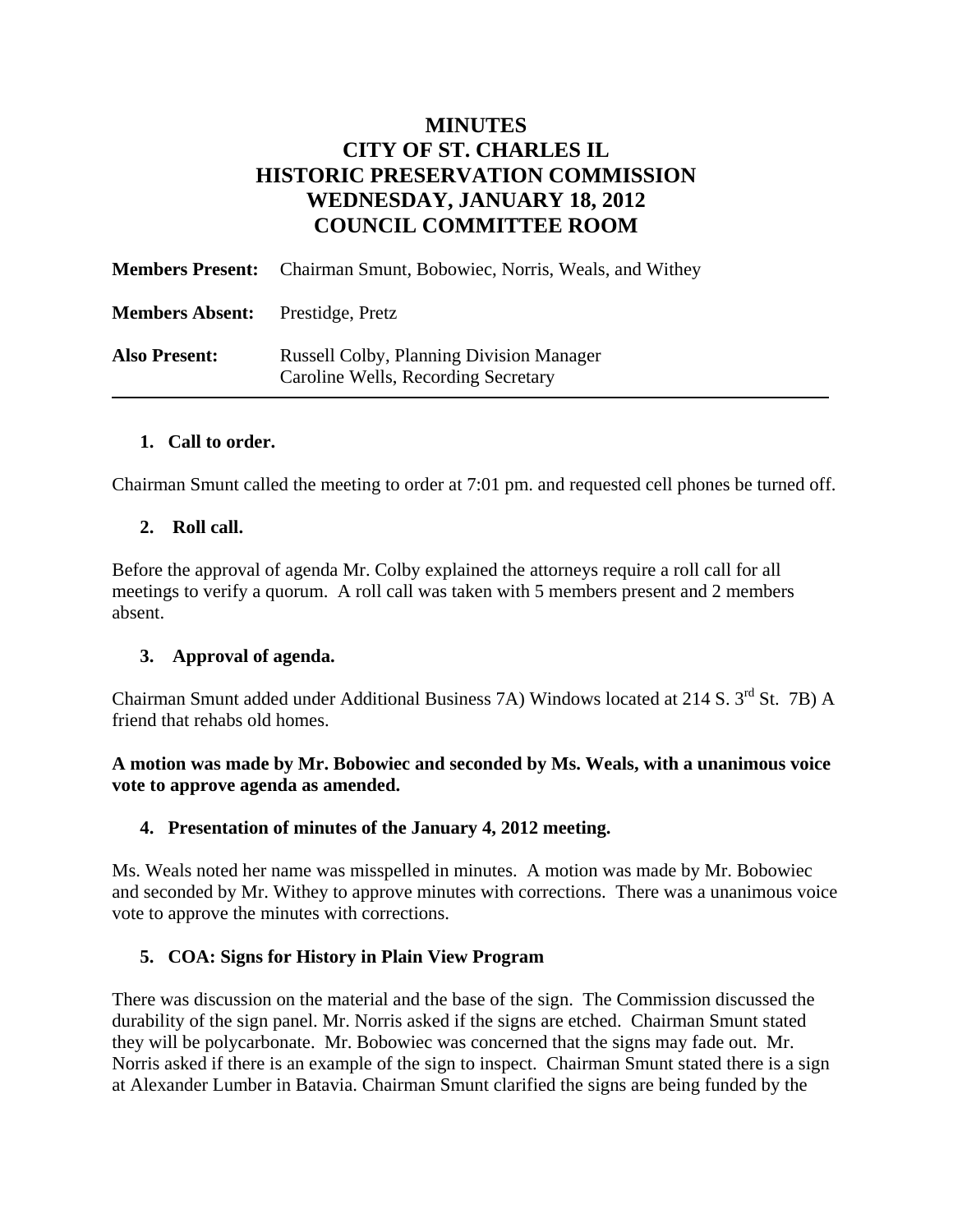Historic Preservation Commission Minutes – January 18, 2012 Page 2

Downtown Partnership through a Kane County riverboat grant they obtained. The commission reviewed the panel drawings, including the selected sign panel design with the rounded corners.

#### **A motion was made by Mr. Bobowiec and seconded by Ms. Weals, with a unanimous vote to approve the COA as presented.**

#### **6. Work Plan**

The Commission reviewed the summary of Historic Preservation Commission 2012 Draft Work Plan.

#### **1) Landmarking**

#### **2) Public Education/Programs**

Mr. Colby brought up the Zook Seminar. He stated he and the author were trying to decide on a date for the seminar. He asked the Committee for suggestions. Mr. Bobowiec suggested Historic Preservation week in May. His concern was having enough time to advertise for the event. Chairman Smunt suggested in March. His thoughts were that people would rather be inside during March. Chairman Smunt suggested talking to Preservation Partners and Heritage Center to advertise the event.

#### **3) Mail Order Homes**

Ms. Weals contacted Gail Borden Public Library regarding a survey of mail order homes completed by Rebecca Hunter. The problem is there is only one copy of the book and she is reluctant to lend it out. Mr. Colby has been in contact with her as well. Ms. Weals and Mr. Colby will continue to pursue this project.

#### **4) Downtown Design Guidelines**

Chairman Smunt thought Mr. Pretz would help and two members of the Design Committee. It will be a sub-committee. The goal is to make the document usable.

#### **7. Additional Business.**

a) Mr. Colby stated he was contacted about replacing the windows located at 214 S. 3rd St. Mr. Bobowiec stated the information submitted is not current. Some windows are original, some are vinyl or aluminum. Mr. Colby stated the applicant wants to install double hung windows.

Mr. Bobowiec wanted the applicant to be present, so they could discuss what material the owner would like to replace windows with. Chairman Smunt stated he is eligible for grant money and would like it properly restored.

b) Chairman Smunt stated a patient of his buys older homes and rehabs them to sell. One home in particular is located at the southwest corner of  $6<sup>th</sup>$  and Walnut Streets. His thoughts are if there is someone interested in buying an older home, we could refer them to this individual. Chairman Smunt will get his business card.